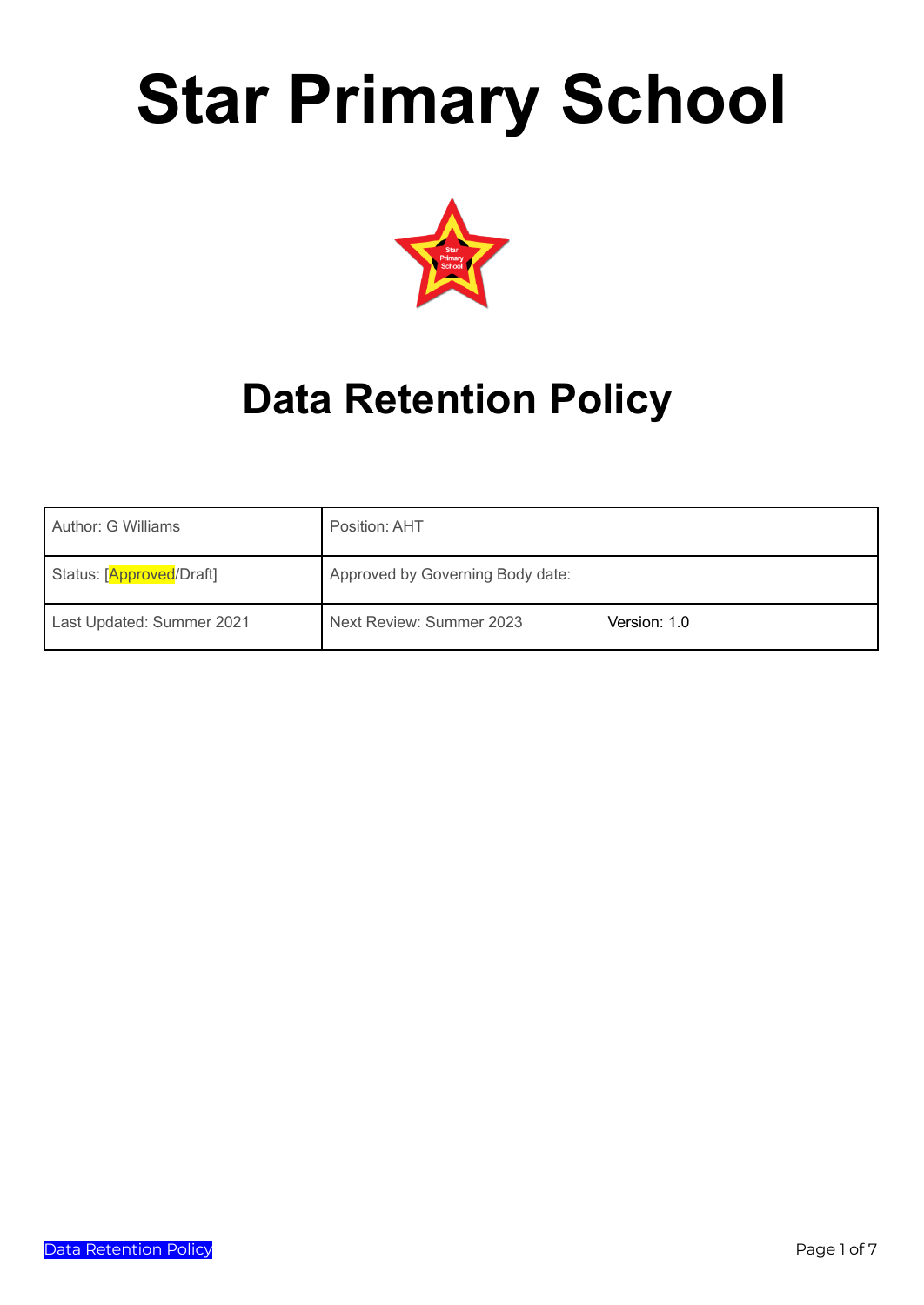## Table of Contents

| 1.0 Overview                                     | 3              |
|--------------------------------------------------|----------------|
| 2.0 Scope and Applicability                      | $\mathbf 3$    |
| <b>3.0 General Policy</b>                        | 4              |
| 3.1 Retention schedule                           | 4              |
| 3.2 Information Asset Register                   | 4              |
| 3.3 Guidelines and Procedures                    | 5              |
| 3.4 Destruction and Disposal of Records and Data | 5              |
| 3.5 Right to Erasure                             | 6              |
| 3.6 School Archives                              | $\overline{7}$ |
| <b>4.0 Roles and Responsibilities</b>            | $\overline{7}$ |
| <b>5.0 Compliance</b>                            | 7              |
| <b>6.0 Risk Management</b>                       | 8              |
| <b>7.0 References</b>                            | 8              |
| <b>8.0 Definitions</b>                           | 8              |
| 9.0 Review                                       | 8              |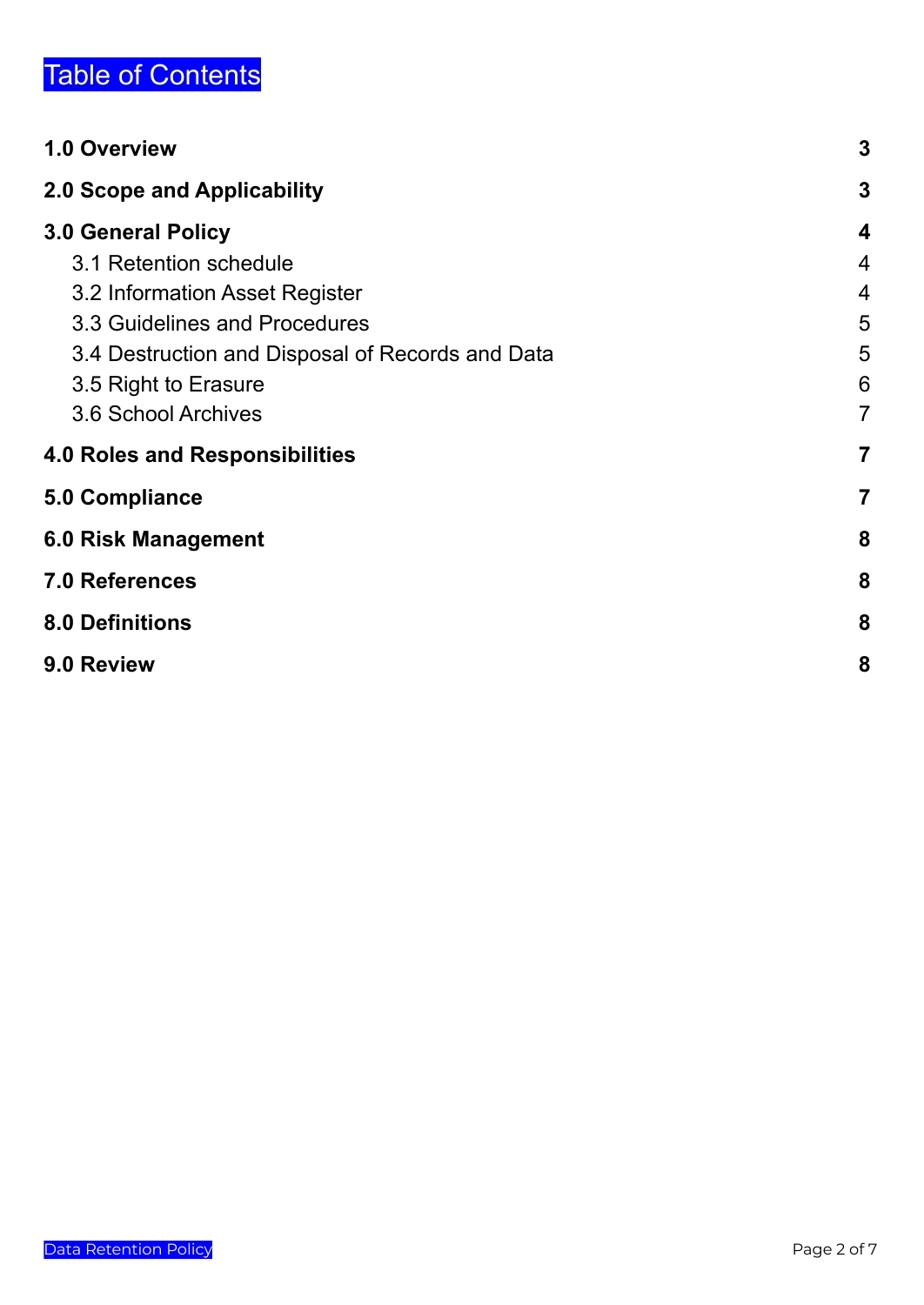## <span id="page-2-0"></span>1.0 Overview

The UK General Data Protection Regulation (UK GDPR) states that personal data should be kept in a form which permits identification of data subjects for no longer than is necessary for the purposes for which the personal data are processed.

Section 46 of the Freedom of Information Act 2000 requires schools, as public authorities, to follow a Code of Practice on managing their records. Under section 7 of the Code of Practice on the Management of Records, it states that "Authorities should have in place a records management policy".

The School recognises and understands that the efficient management of its data and records is necessary to support its core school functions, to comply with its legal, statutory and regulatory obligations, to ensure the protection of personal information and to enable the effective management of the School.

This policy and related documents meet the standards and expectations set out by contractual and legal requirements and have been developed to meet the best practices of school records management, with the direct aim of ensuring a robust and structured approach to document control and systems.

## <span id="page-2-1"></span>2.0 Scope and Applicability

The School uses numerous systems and computers as well as paper based records, all of which are within the scope of this procedure. Records are defined as all those documents that are carried out by the school and which are thereafter retained for a certain period to provide evidence of transactions and activities.Records may be created, received or maintained in hard copy or electronic format e.g paper documents, scanned documents, e-mails, spreadsheets, Word documents, presentations etc.

This policy applies to all records created, received or maintained by all School employees including permanent, temporary staff, contractors, consultants or third parties acting on behalf of the School.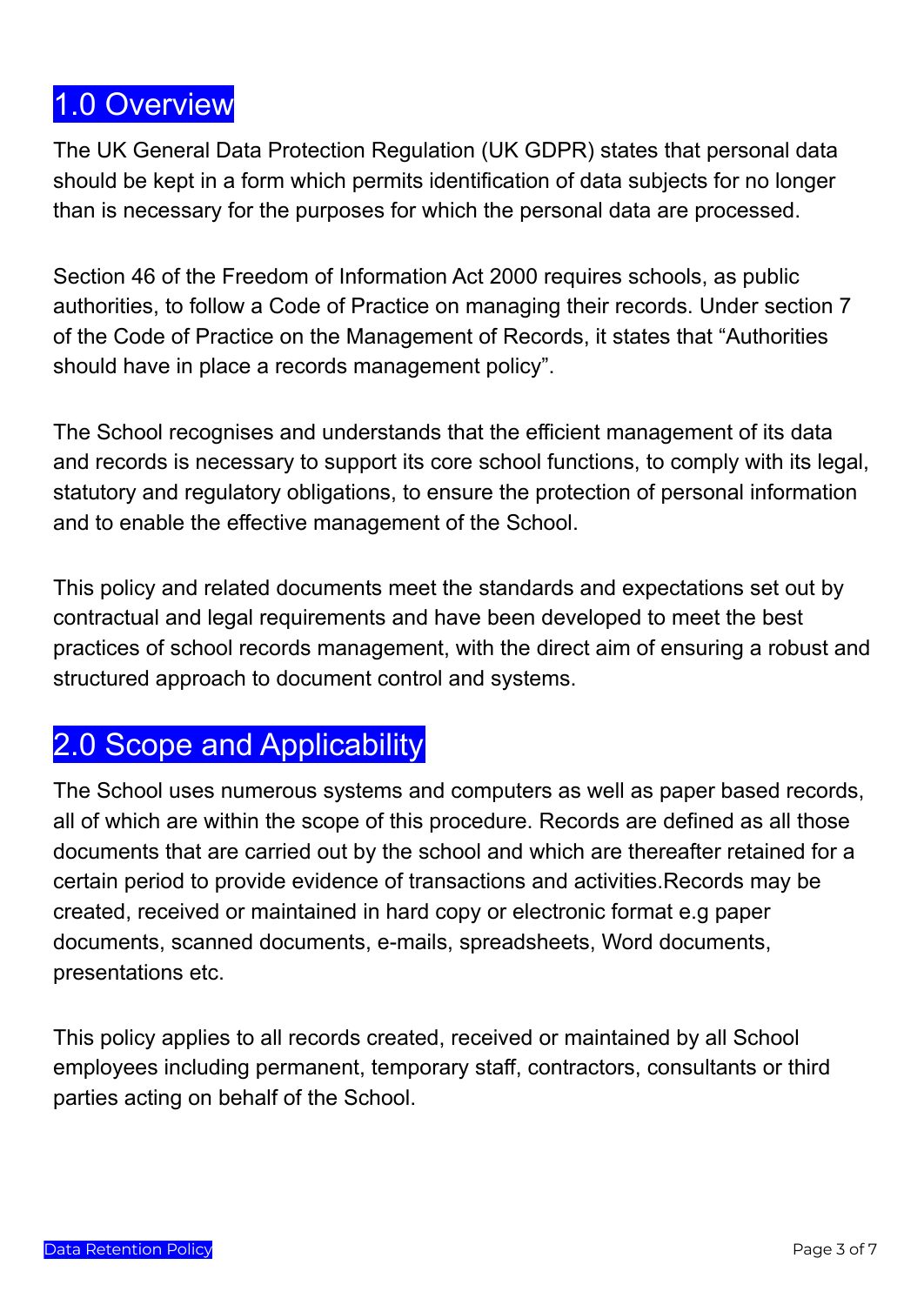## <span id="page-3-0"></span>3.0 General Policy

#### <span id="page-3-1"></span>3.1 Retention schedule

The required retention periods are detailed by category in the Data Retention Schedule under the following headings:

Record title Data Protection Issues Statutory Provisions Retention period Action

#### <span id="page-3-2"></span>3.2 Information Asset Register

The School holds and maintains an Information Asset Register(IAR). This records:

- The information retained
- The legal basis for holding the data
- The type of information ie personal information, special category data
- Where the information is held
- The "owners" of the data
- Who the data is shared with
- The retention period

The IAR allows the school to manage the information that is held which includes information created, held, received and in use. This document enables the School to identify the personal information it creates and stores to facilitate correct management under the Data Protection Act (DPA)2018, the UK General Data Protection Regulation(UK GDPR) and the Freedom of Information Act 2000.

#### <span id="page-3-3"></span>3.3 Guidelines and Procedures

The School manages records efficiently and systematically, in a manner consistent with the UK GDPR requirements.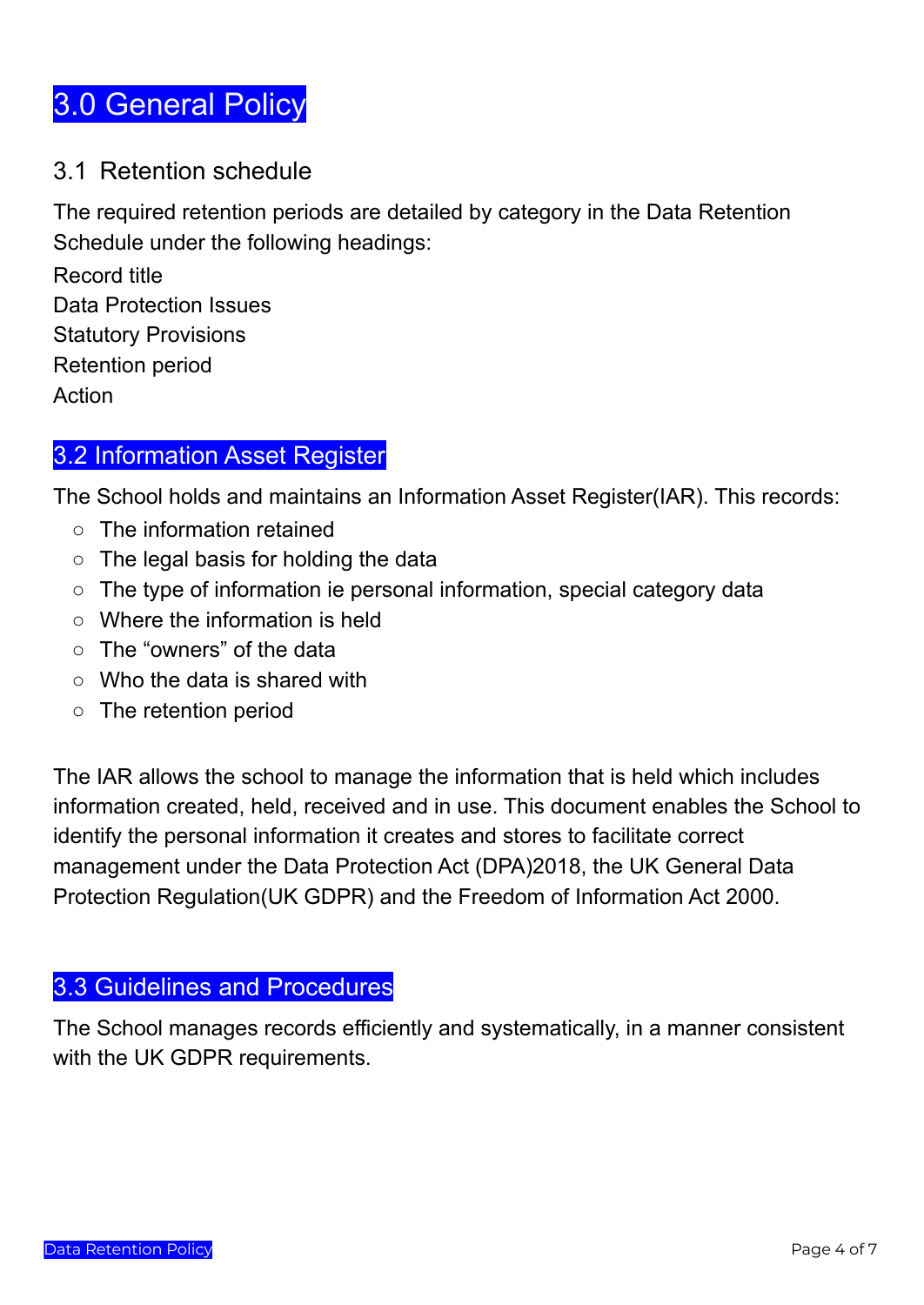Records will be created, maintained and retained in order to provide information about, and evidence of the School's transactions, customers, employment and activities. The retention schedule will govern the period that records will be retained.

It is our intention to ensure that all records and the information contained therein is:

- **Accurate** records are always reviewed to ensure that they are a full and accurate representation of the transactions, activities or practices that they document
- **Accessible** records are always made available and accessible when required (with additional security permissions for select staff where applicable to the document content)
- **Complete** records have the content, context and structure required to allow the reconstruction of the activities, practices and transactions that they document
- **Compliant** records always comply with any record keeping legal and regulatory requirements
- **Monitored** staff, School and system compliance with this Data Retention Procedure is regularly monitored to ensure that the objectives and principles are being complied with at all times and that all legal and regulatory requirements are being adhered to.

#### <span id="page-4-0"></span>3.4 Destruction and Disposal of Records and Data

All information of a confidential or sensitive nature on paper, card, microfiche or electronic media must be securely destroyed when it is no longer required. This ensures compliance with Data Protection laws and the duty of confidentiality owed to data subjects.

The School is committed to the secure and safe disposal of any confidential waste and information assets in accordance with our contractual and legal obligations and that is done so in an ethical and compliant manner. We confirm that our approach and procedures comply with the laws and provisions made in the UK GDPR and that staff are trained and advised accordingly on the procedures and controls in place.

#### <span id="page-4-1"></span>3.5 Right to Erasure

In specific circumstances, data subjects have the right to request that their personal data is erased, however the School recognises that this is not an absolute 'right to be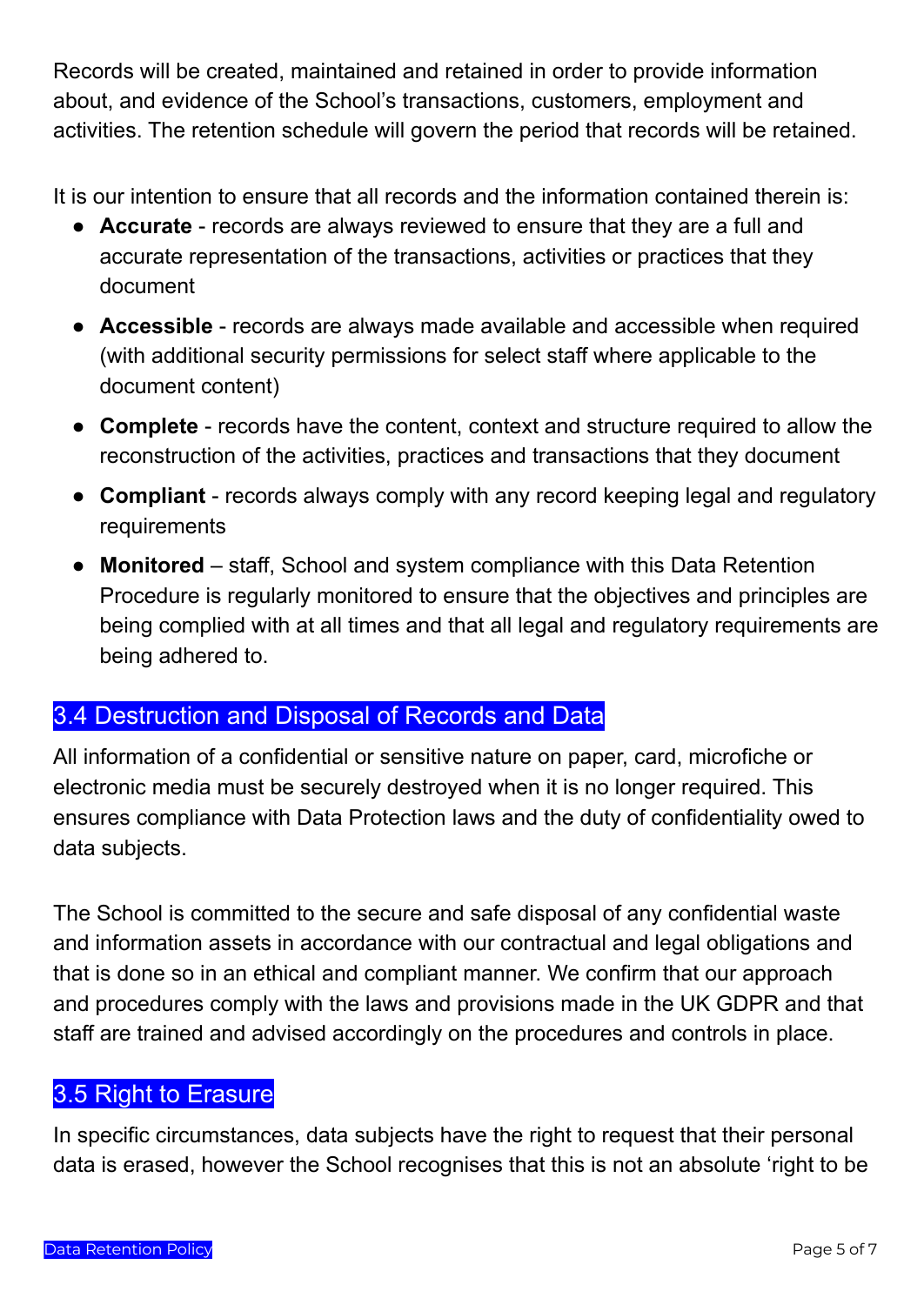forgotten'. Data subjects only have a right to have personal data erased and to prevent processing if one of the below conditions applies: -

- Where the personal data is no longer necessary in relation to the purpose for which it was originally collected/processed
- When the individual withdraws consent
- When the individual objects to the processing and there is no overriding legitimate interest for continuing the processing
- The personal data was unlawfully processed
- The personal data must be erased in order to comply with a legal obligation
- The personal data is processed in relation to the offer of information society services to a child

Where one of the above conditions applies and the School receives a request to erase data, there must be a check to ensure that no other legal obligation or legitimate interest applies. If the data subject has the right to have their data erased, this is carried out by the School's nominated person in conjunction with the person responsible for IT to ensure that all data relating to that individual has been erased.

These measures enable the School to comply with a data subjects' right to erasure, whereby an individual can request the deletion or removal of personal data where there is no compelling reason for its continued processing. Whilst standard procedures remove data that is no longer necessary, the School follows a dedicated process for erasure requests to ensure that all rights are complied with and that no data has been retained for longer than is needed.

#### <span id="page-5-0"></span>3.6 School Archives

The School archive is maintained as a resource to help inspire and equip current staff and pupils to understand and appreciate issues of identity, belonging and shared heritage to prompt memories of school-life among many generations and to serve as a research resource for all interested in the School and the community it serves.